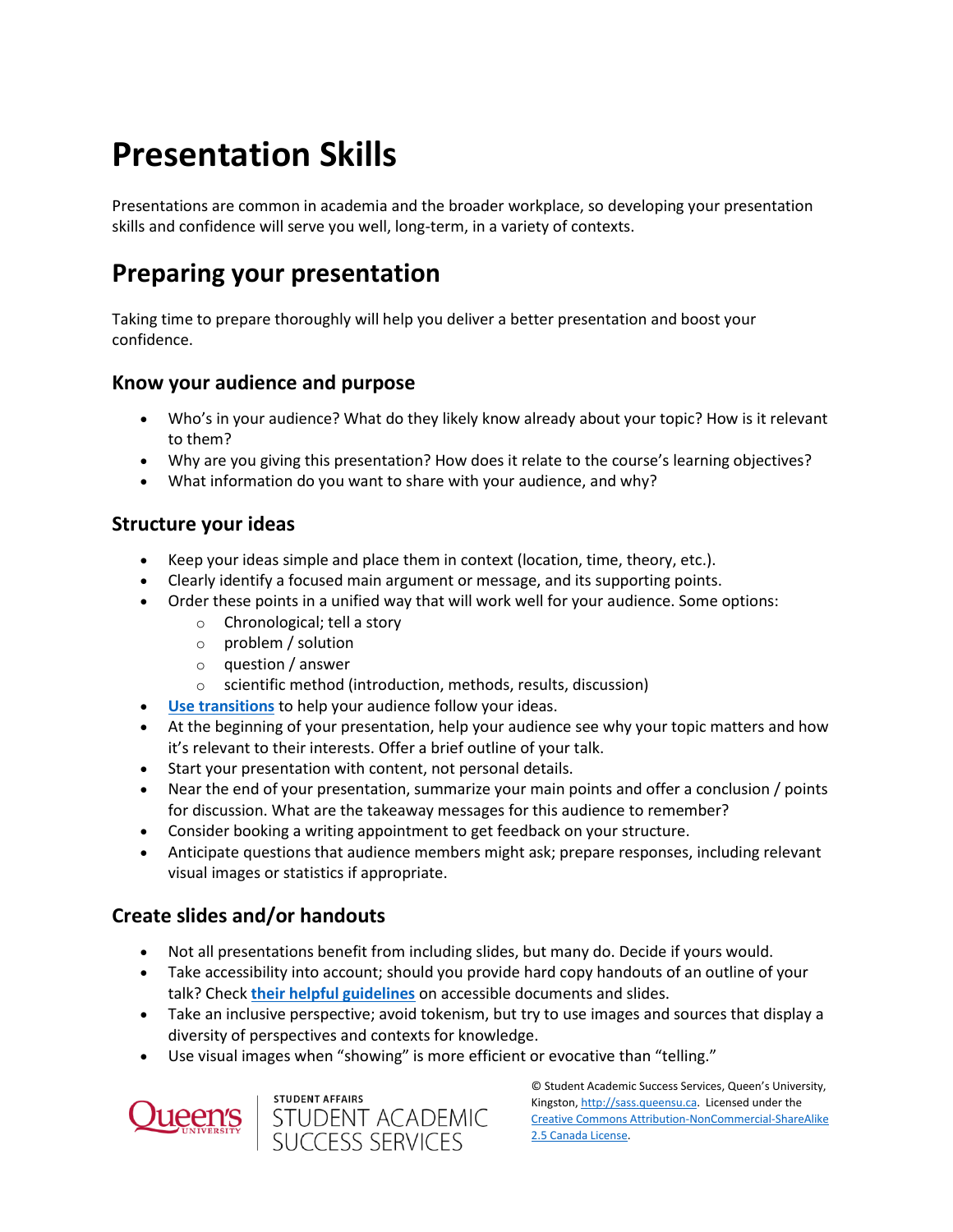- Don't overload your slides with text or animations. Simple is usually best.
- Suggested text size: 32 pt for titles, 24 pt for text; use a sans serif font.
- Don't plan to read from the slides. Use the slides to emphasize key points that you plan to talk about in more detail.
- Include one concept per slide, use point form, and be concise.

#### **Plan to engage your audience**

- If possible, be enthusiastic about your topic.
- Keep your points concise and focused.
- Spark your audience's curiosity about your topic.
- Consider using stories, analogies, metaphors, interesting statistics or concrete examples to make your points.

#### **Practice**

- Practice in front of a mirror, a friend, or a small supportive group; take a video; book a presentation practice session at SASS with a learning strategist or English as an Additional Language Coordinator.
- Practice in the same room you will present in, if possible, using the same equipment.
- Check that you stay within your time limit.
- Be aware of your body language: stand tall; eye contact with someone or back of room; smile; use purposeful movement; good volume, pace, pitch, pauses.
- Become familiar with the technology.
- Use relaxation techniques while rehearsing.
- Believe in your abilities: practice a positive attitude.
- Anticipate glitches and be ready for them.

### **Prepare**

- Double-check the location and time of your presentation, and whether the AV equipment you need will be there.
- Print out any notes and handouts you might need well in advance. Bring a backup of your slides / email them to yourself.
- Try to get a good night's sleep the night before.
- Bring a bottle of water and the notes, equipment, handouts, etc. that you will need.
- Dress appropriately for the context, but avoid wearing clothing that is too warm or shows sweat.
- Arrive early to check your space and equipment.

### **Delivering the presentation**

- Be yourself—but the professional version of yourself.
- Have good posture:
	- o Stand tall, and move your shoulders down and back, but avoid tensing up.
	- o Breathe naturally.
	- o Avoid pacing, swaying, fidgeting, or shuffling.



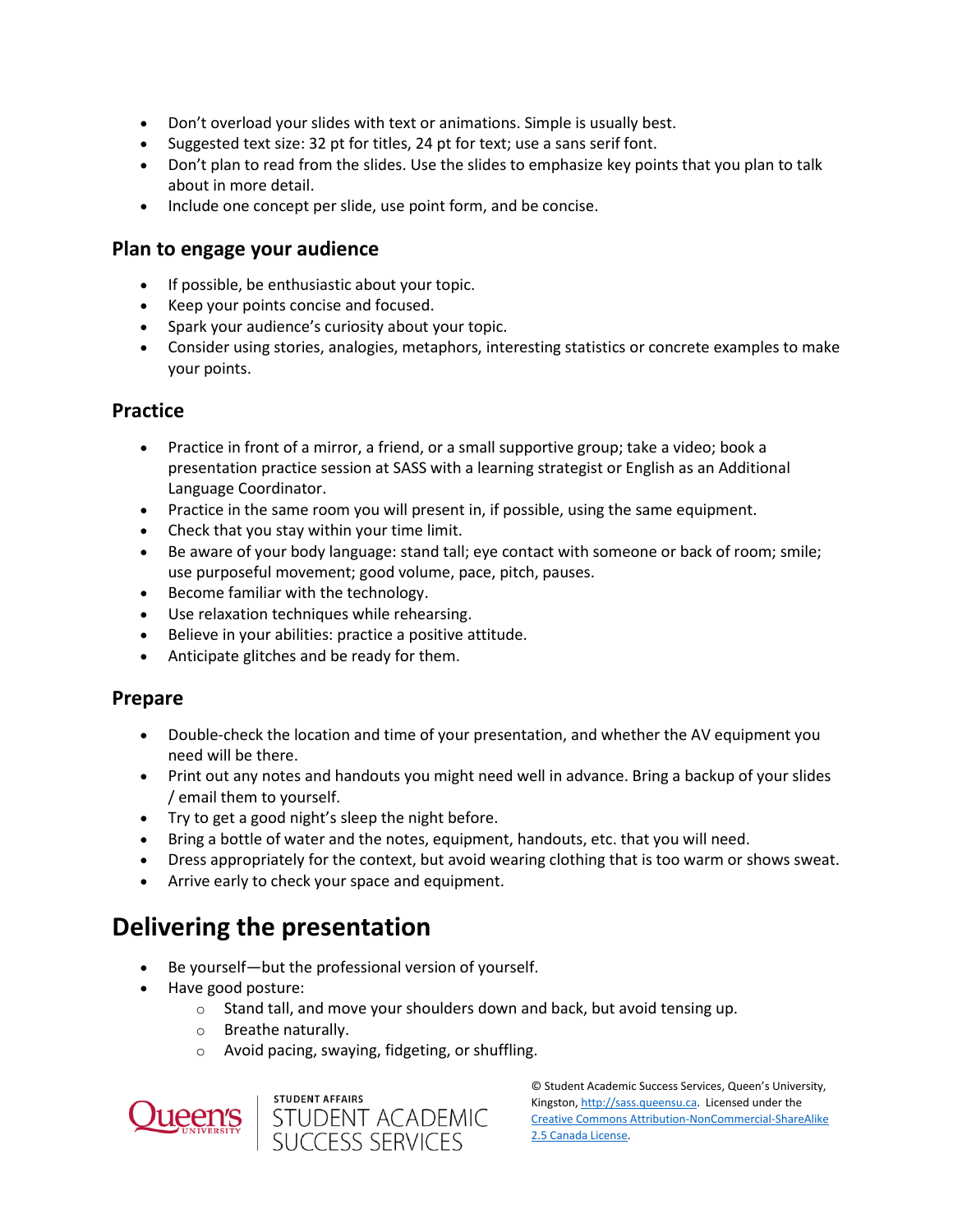- Make eye contact with individuals or imaginary people at the back and sides of the room
- Smile and show sincere enthusiasm for your topic.
- Aim your voice to the back of the audience
- Vary your volume, tone of voice, and speed of speaking.
- Observe your audience: do they look bored? Confused? Interested? Vary your expression, volume or pace, ask a question, or summarize recent content to re-engage your audience.
- Remember to thank the audience, and anyone who has contributed to the success of your presentation (event organizers, funding sources, etc.).

### **Resources**

TED talks playlist: **[how to make a great presentation](https://www.ted.com/playlists/574/how_to_make_a_great_presentation)**

### **Handling questions**

The question and answer period after your presentation might be challenging because you will be in less control of the situation. Think of yourself as the leader of the discussion, not just someone who is responding to questions.

- Let the audience know when to ask questions (during your talk? at the end?).
- Open the Q&A using an open question format (Who has the first question? or What topic should we begin discussing?) rather than a "yes/no" question (Are there any questions?) Offer a discussion point if the audience is slow to participate.
- Listen carefully to the entire question.
- Repeat the question aloud to clarify the question and enable the audience to hear it.
- Stop and think about your response.
- Answer briefly and coherently.
- It's much better to say "I don't know" than to make up an inaccurate or misleading answer.
- Respond to difficult people calmly and politely; help them feel heard by briefly acknowledging their concern / point / question, and then offer to follow up with them after the question period is over.
- Thank your audience for their participation.

### **Seminar presentations**

- A seminar usually occurs in a small class setting, and is common in graduate school and some upper-year undergraduate courses. In a seminar, the group focuses deeply on a specific topic.
- The presenter should be well-versed in the topic, having researched and prepared materials, and the other members of the group should have read the assigned material and prepared questions.
- The presenter essentially takes on a teaching role for the group for this topic, and typically presents a summary and critical analysis of the assigned materials, then leads a discussion.
- It's helpful, at the beginning of the presentation, to share with the group a handout that includes key points and critical questions for group members to consider during the talk.



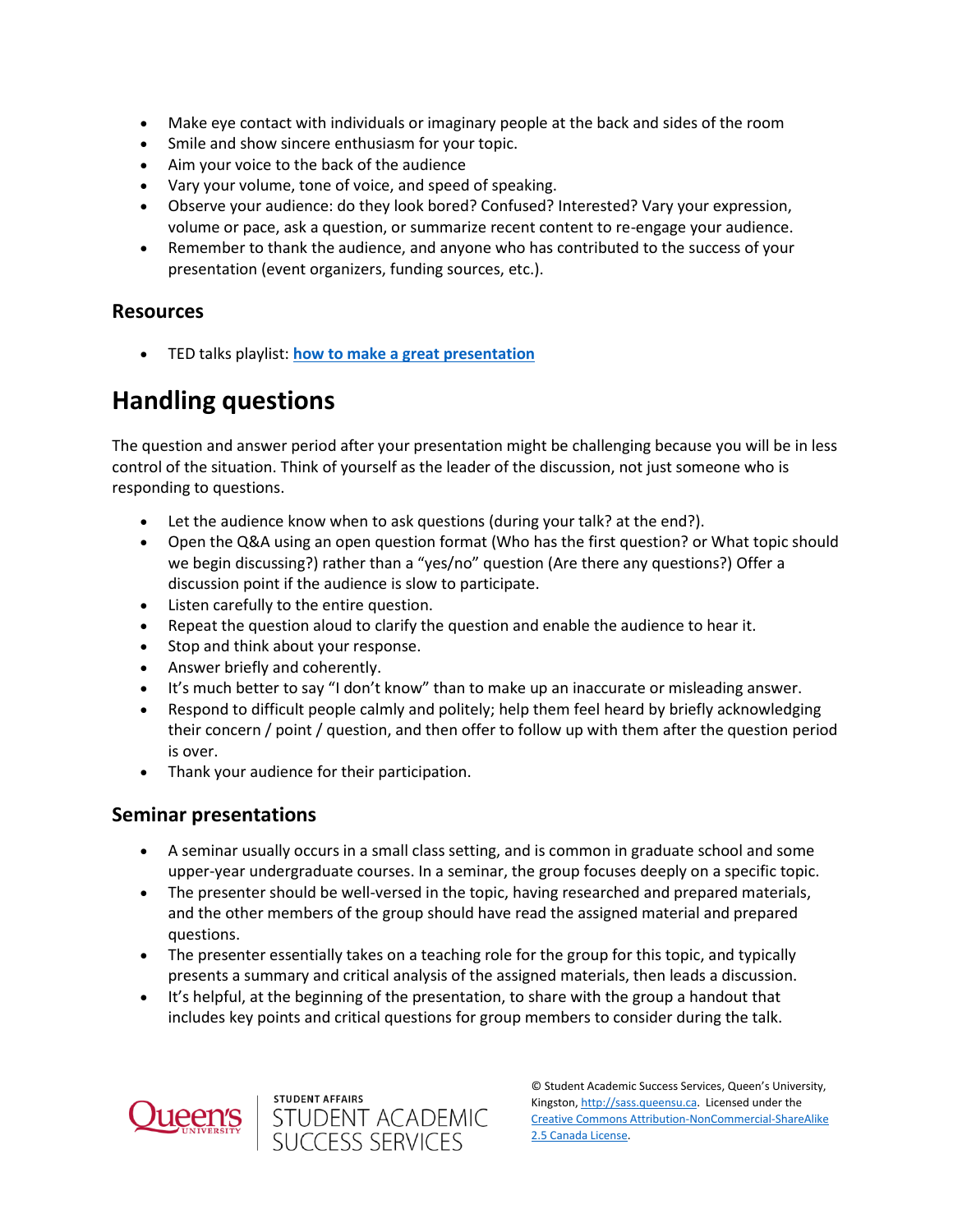# **Evaluate your performance**

Help yourself learn from a presenting experience, and improve for the next one, by reflecting on how things went. One method is to take a few minutes after your presentation is over and identify:

- **three** things that went well, and that you'd do again
- **two** things about presenting that you want to learn more about
- **one** thing you will stop doing

### **Increase your confidence**

You may already have some strategies for increasing your confidence or reducing anxiety while presenting, and if they work well for you, keep using them. Here are some more ideas:

### **Change your focus**

When you give a presentation, do you wonder:

- Will the audience like me? Will I have anything useful to say?
- Will I sound competent and professional?

These are common thoughts. However, if you think more about yourself than you do about your audience during your presentation, it can increase your nervousness. Think **about connecting to your audience and helping them** to learn something, rather than monitoring yourself or trying to perform perfectly. **Pay attention** to your audience as you talk. **Seek rapport** with them: make eye contact, smile, and respond or adapt to feedback.

### **Breathe**

One anxiety-reducing strategy that seems to help many people is **[using breathing exercises](https://wp3-dev.its.queensu.ca/ha/sasswww/resources/managing-test-anxiety)**. These exercises seem most effective for people who have practiced them in advance, so try learning and practicing them well before your presentation.

### **Change negative thinking**

As you prepare for your presentation, observe your own thinking about yourself as a presenter. Are your thoughts helpful or unhelpful?

We all have well-worn messages in our minds. Some of those messages encourage us to grow (e.g., ask deeper questions, do better, try again); some are comforting and complimentary (e.g., good job, well done, nice effort). Some messages in our heads make it hard to persist or try new things (e.g., you'll never get it, no one will hire you, you're just not good enough).

With practice, you can replace negative, undermining thoughts with encouraging, realistic thoughts, and you can then use these empowering thoughts anywhere, anytime.



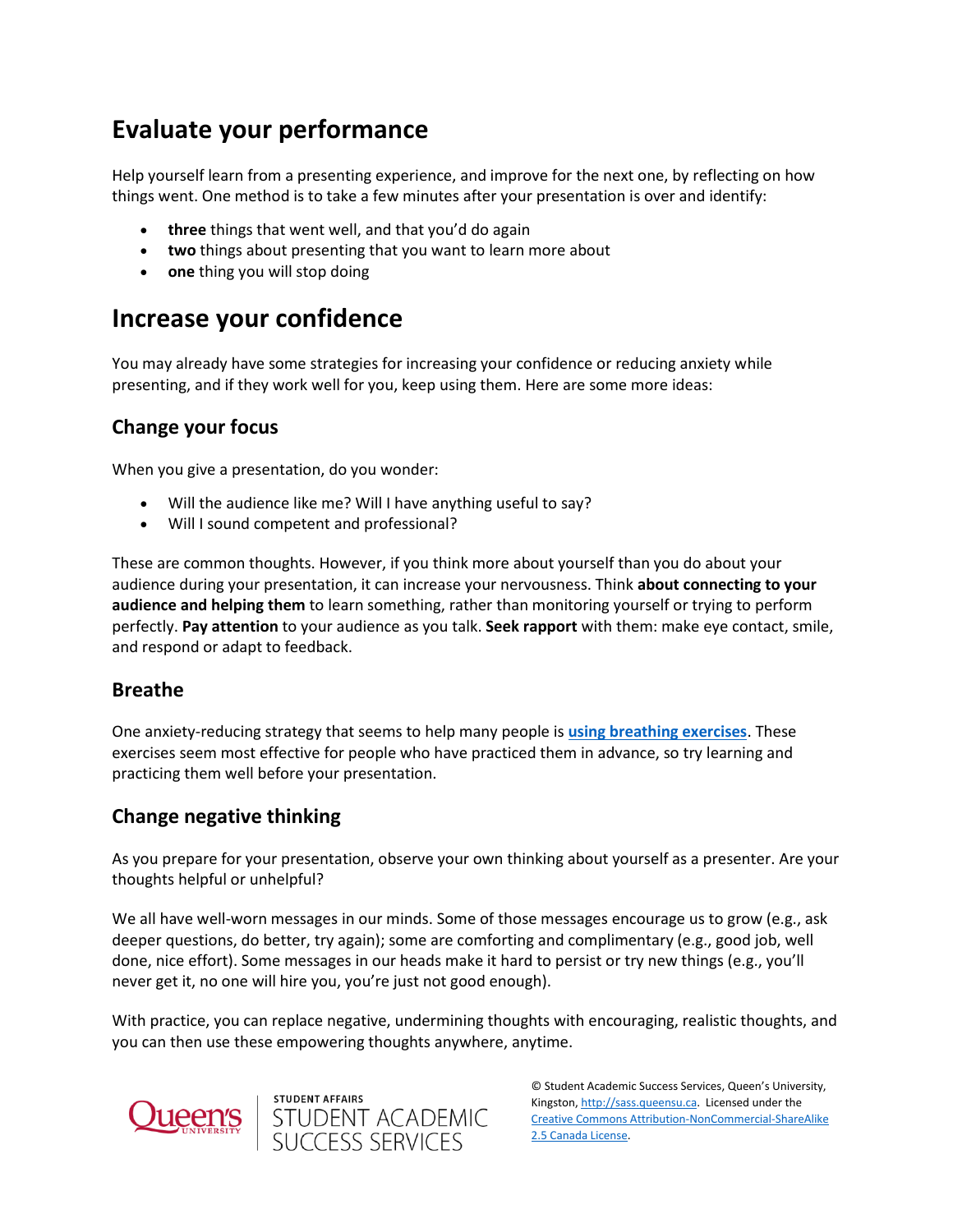**How?** Write or repeat positive statements about yourself that start with "I." Make your statements positive, realistic, and simple. Leave no room for self-doubt.

For example:

- "I can do this."
- "I have practiced; I'll be fine."
- "I did ok last time; I'll just do my best again."
- "I know what I am talking about."

Practice these statements often, first in situations where you already feel comfortable, and then at times when you typically feel nervous.

### **Presentation skills checklist**

This checklist is also **[available as a PDF](https://sass.queensu.ca/wp-content/uploads/2019/05/Presentation-Skills-Checklist-2019.pdf)**.

### **Delivery**

- The speaker **greeted** the audience warmly.
- **I could hear the speaker.**
- **I could understand** the speaker.
- The talk was delivered with **warmth and conviction**.
- The presentation seemed **practiced**.
- The speaker **involved the audience**.
- The talk included **effective examples** and illustrations.
- The speaker responded to **questions** and comments effectively and with calm courtesy.
- The speaker defined technical **terms** as needed.

### **Content**

- The opening got my **attention**.
- The introduction **told us what to expect** from the presentation.
- The purpose of the talk was **clear**.
- The talk's structure was **logical**.
- The presentation was **well-suited to the audience**.
- The content was **interesting**.
- The speaker **summarized** the main points before finishing.
- The presenter ended **on time**.
- The talk **ended** on a strong final line or idea.

### **Body language**

- The speaker showed **enthusiasm**.
- The speaker had **good eye contact** with the audience.
- The speaker showed no **distracting** movements or gestures.
- The speaker **smiled**.